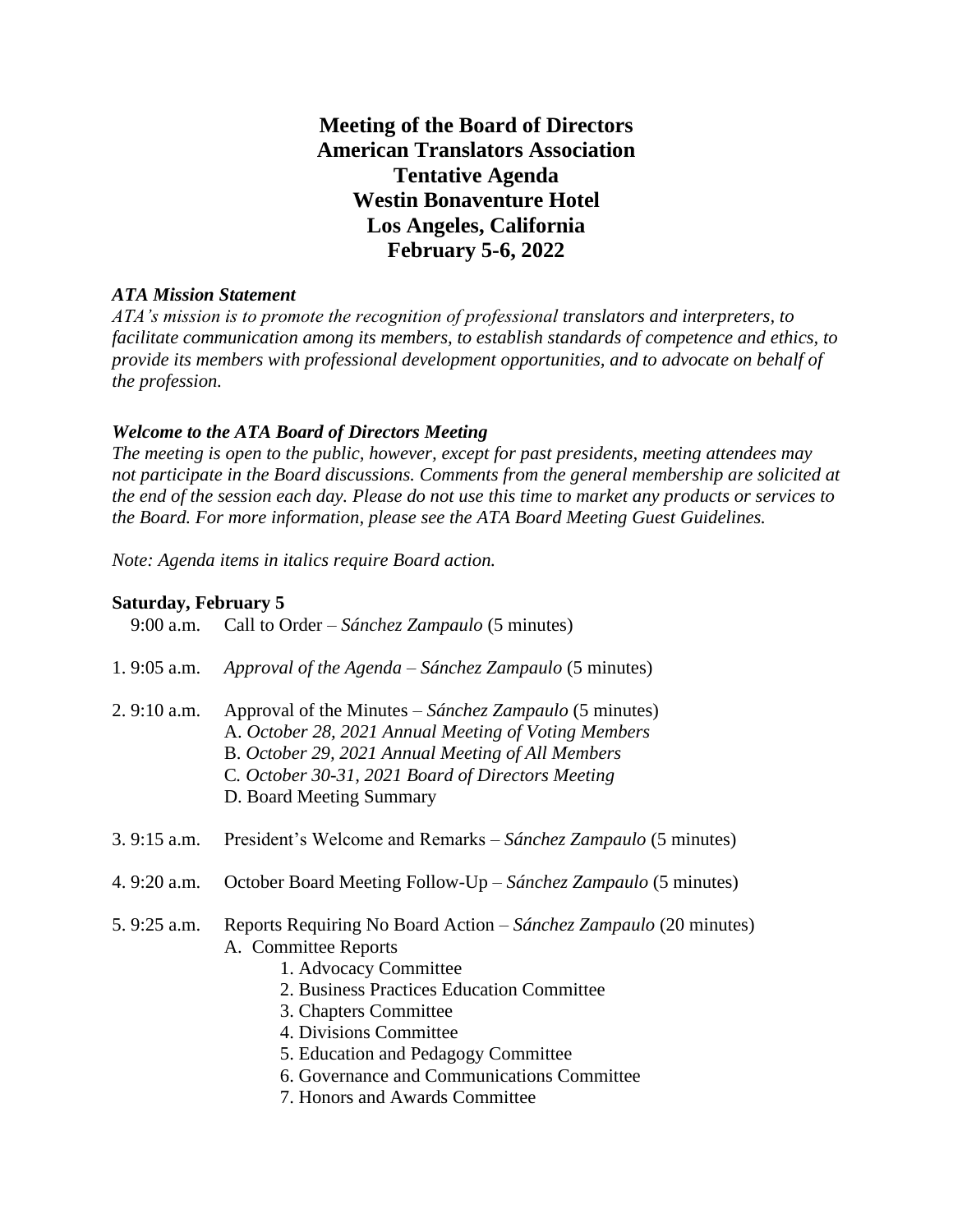- 8. Interpretation Policy Advisory Committee
- 9. Standards Committee
- B. Division Reports
	- 1. Arabic Language Division
	- 2. Audiovisual Division
	- 3. Chinese Language Division
	- 4. Dutch Language Division
	- 5. Educators Division
	- 6. French Language Division
	- 7. German Language Division
	- 8. Government Division
	- 9. Interpreters Division
	- 10. Japanese Language Division
	- 11. Korean Language Division
	- 12. Language Technology Division
	- 13. Law Division
	- 14. Literary Division
	- 15. Medical Division
	- 16. Nordic Division
	- 17. Portuguese Language Division
	- 18. Science and Technology Division
	- 19. Slavic Languages Division
	- 20. Spanish Language Division
	- 21. Translation Company Division
- C. Other Reports
	- 1. American Foundation for Translation and Interpretation
- 6. 9:45 a.m. Treasurer's Report *– Milan* (20 minutes) A. Minutes from the October 29, 2021 Finance and Audit Committee Meeting B. Report
- 7. 10:05 a.m. Headquarters Report *Bacak* (20 minutes)
	- 10:25 a.m. Break (15 minutes)
- 8. 10:40 a.m. Ethics *– Bonthrone* (40 minutes) A. Committee Report *The Board will be briefed on the Ethics Committee's activities.* B. *Proposal to Approve the Revised Code of Ethics and Professional Practice The Board will vote to approve proposed revisions to the Code of Ethics and Professional Practice as well as review the accompanying revised commentary.*
- 9. 11:20 a. m. Certification *– Sánchez Zampaulo* (30 minutes) A. Committee Report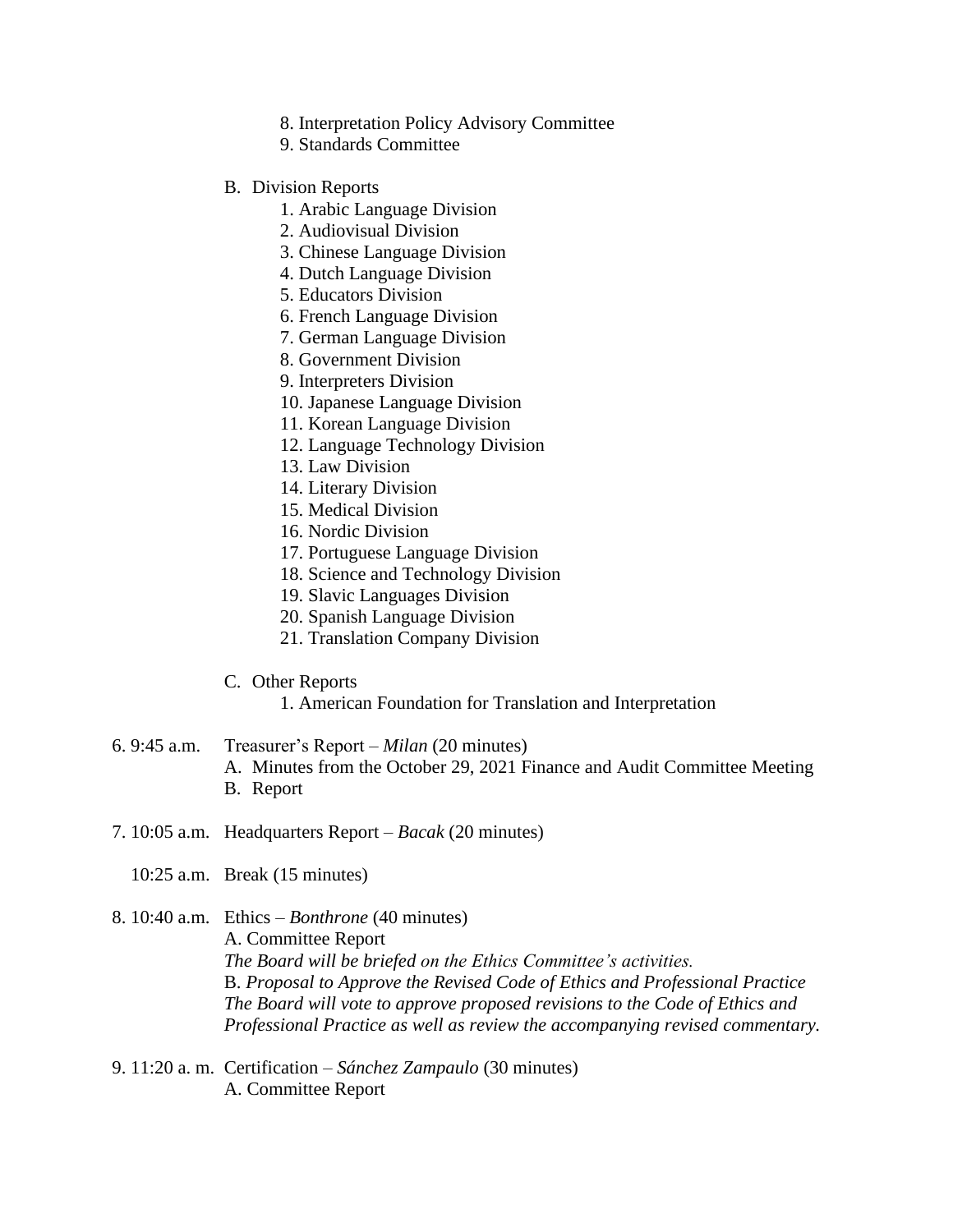*The Board will be briefed on the Certification Committee's activities.* B. *Proposal to Approve the Appointment of the Chair of the Certification Committee The Board will vote to approve the appointment of the Certification Committee chair.* C. *Proposal to Approve the Inclusion of Korean into English in the Certification Program The Board will vote to approve adding the Korean-into-English language pair to the Certification program.* D. *Proposal to Approve a Study on the Correlation between Performance on the Certification Exam and Proficiency in Machine Translation Post-Editing The Board will vote to approve a research study.*

10. 11:50 a.m. *Proposal to Approve the Dissolution of the Translation and Interpreting Resources Committee – Sánchez Zampaulo* (10 minutes) *The Board will vote to dissolve the Translation and Interpreting Resources Committee.*

- 12:00 p.m. Lunch
- 11. 1:30 p.m. Membership Committee Report *Konkol* (20 minutes) *The Board will be briefed on the Membership Committee's activities.*
- 12. 1:50 p.m. Public Relations *Hartz* (40 minutes) A. Committee Report *The Board will be briefed on the Public Relations Committee's activities.* B. Social Media Discussion *The Board will discuss ATA's social media presence.*
	- 2:30 p.m. Break (15 minutes)
- 13. 2:45 p.m. Professional Development Committee Report *– Demichelis* (20 minutes) *The Board will be briefed on the Professional Development Committee's activities.*
- 14. 3:05 p.m. Strategy Committee Report *– Milan* (20 minutes) *The Board will be briefed on the Strategy Committee's activities.*
- 15. 3:25 p.m. Association Management Software Update *– Bacak* (10 minutes) *The Board will be briefed on ATA's Association Management Software project.*

16. 3:35 p.m. International Federation of Translators – *Sánchez Zampaulo* (15 minutes) A. Report *The Board will be briefed on FIT's activities, including the upcoming World Congress.* B. *Proposal to approve the appointment of the ATA Representative to the*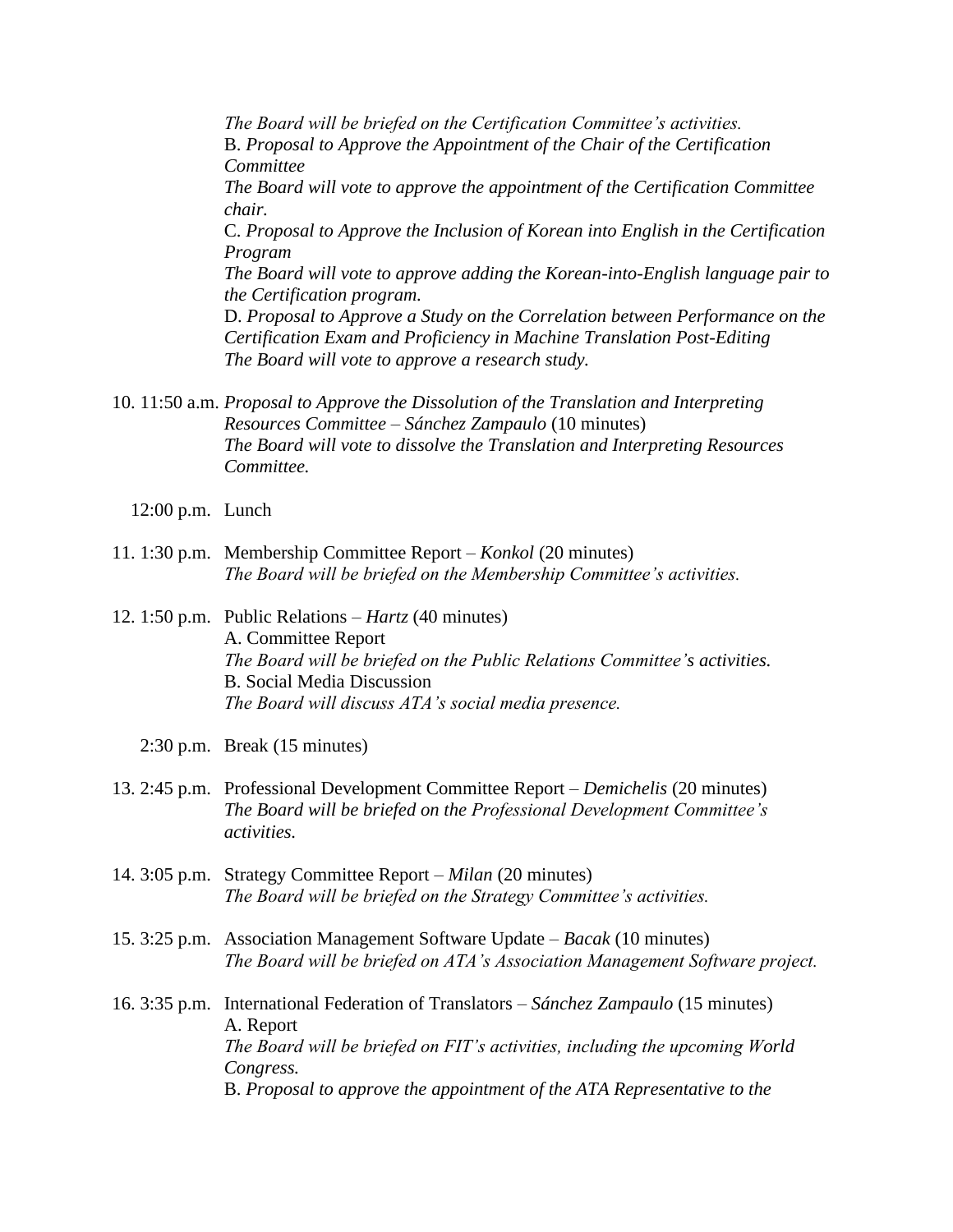*International Federation of Translators The Board will vote to approve the appointment of the ATA representative to FIT.*

- 3:50 p.m. Remarks from the General Membership (20 minutes) *This is the time when meeting attendees may share their opinions and comments with the Board.*
- 4:10 p.m. Adjourn Meeting for the Day

## **Sunday, February 6**

8:00 a.m. Call to Order – *Sánchez Zampaulo* (5 minutes)

17. 8:05 a.m. Consent Agenda – *Sánchez Zampaulo* (15 minutes) A. *Proposal to Approve an Appointment to the Advocacy Committee* B. *Proposal to Approve an Appointment to the Business Practices Education Committee* C. *Proposal to Approve an Appointment to the Certification Committee* D. *Proposal to Approve Appointments to the Divisions Committee* E. *Proposal to Approve Appointments to the Education and Pedagogy Committee* F*. Proposal to Approve Appointments to the Ethics Committee* G*. Proposal to Approve an Appointment to the Governance and Communications Committee* H. *Proposal to Approve an Appointment to the Honors and Awards Committee* I. *Proposal to Approve an Appointment to the Membership Committee* J. *Proposal to Approve Appointments to the Nominating and Leadership Development Committee* K. *Proposal to Approve Appointments to the Professional Development Committee* L. *Proposal to Approve Appointments to the Public Relations Committee* M. *Proposal to Approve Appointments to the Standards Committee* N. *Proposal to Approve Appointments to the Strategy Committee The Board will vote to approve appointments to several committees.* 18. 8:20 a.m. Compensation Survey Report – *Sánchez Zampaulo* (20 minutes) *The Board will discuss the after-action report of the recent compensation survey and report.* 19. 8:40 a.m. Proposed Sponsorship of a Localization Game Discussion – *Brandt* (20 minutes) *The Board will discuss a proposal to be a sponsor of a localization teaching tool.*

- 9:00 a.m. Break (15 minutes)
- 20. 9:15 a.m. Annual Conference Update *–* Demichelis (15 minutes) *The Board will be briefed on the Annual Conference.*